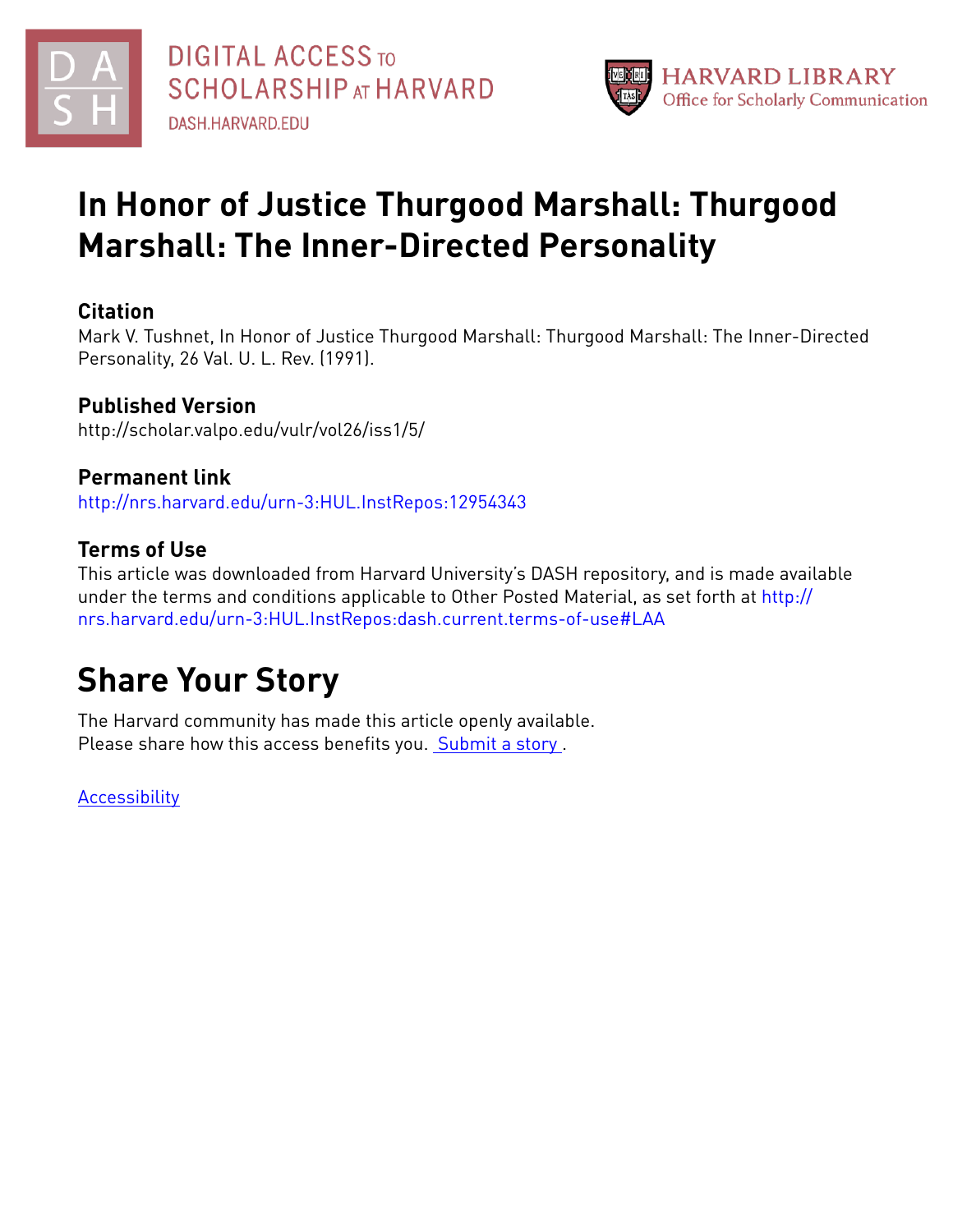#### **[Valparaiso University Law Review](http://scholar.valpo.edu/vulr)** ValpoScholar

[Volume 26](http://scholar.valpo.edu/vulr/vol26) [Number 1](http://scholar.valpo.edu/vulr/vol26/iss1)

*Symposium: The Bill of Rights Yesterday and Today: A Bicentennial Celebration*

# In Honor of Justice Thurgood Marshall: Thurgood Marshall: The Inner-Directed Personality

Mark V. Tushnet

### Recommended Citation

Mark V. Tushnet, *In Honor of Justice Thurgood Marshall: Thurgood Marshall: The Inner-Directed Personality*, 26 Val. U. L. Rev. (1991). Available at: http://scholar.valpo.edu/vulr/vol26/iss1/5

This Introduction is brought to you for free and open access by the Valparaiso University Law School at ValpoScholar. It has been accepted for inclusion in Valparaiso University Law Review by an authorized administrator of ValpoScholar. For more information, please contact a ValpoScholar staff member at [scholar@valpo.edu.](mailto:scholar@valpo.edu)

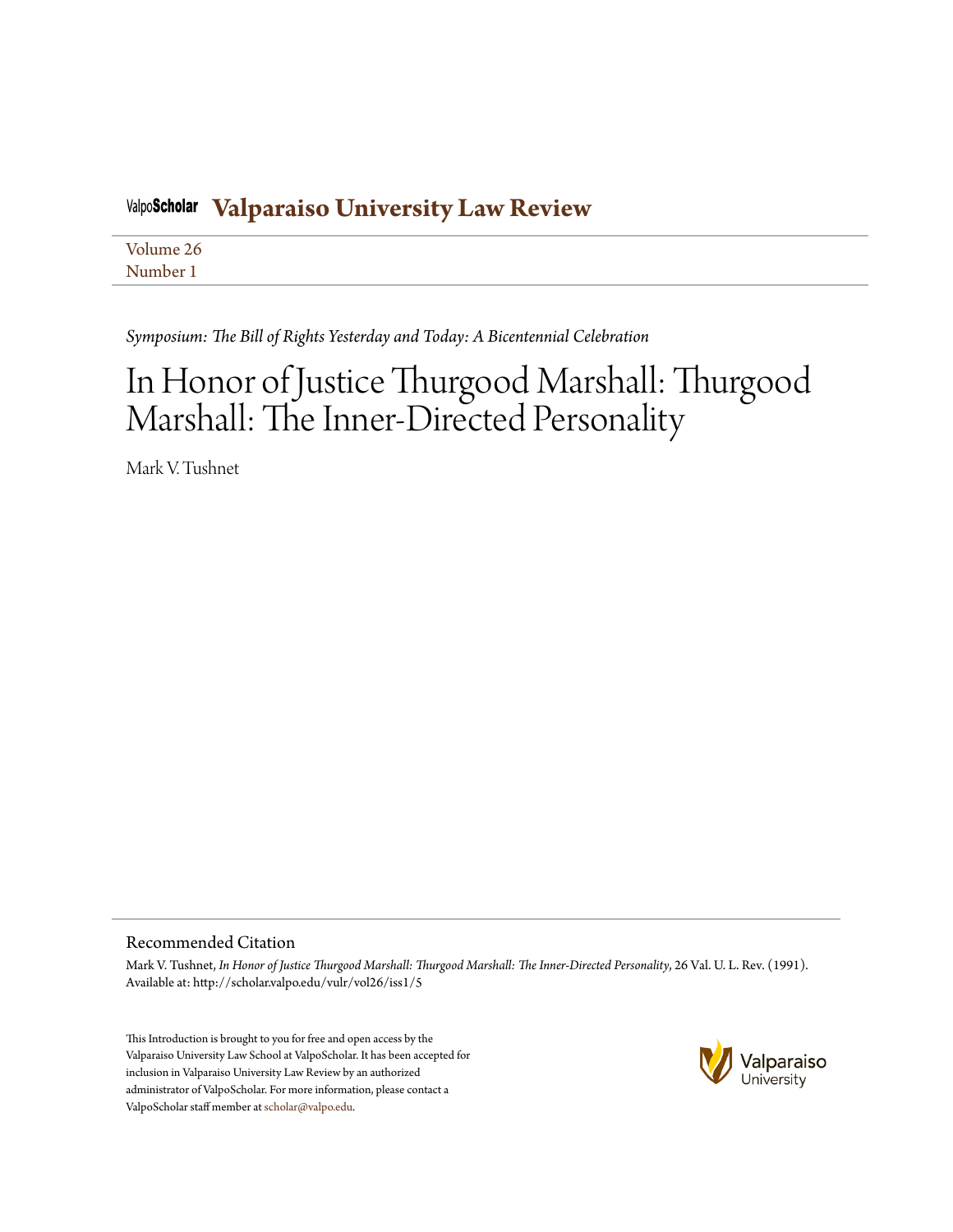### **THURGOOD MARSHALL: THE INNER-DIRECTED PERSONALITY**

#### **MARK V. TUSHNET"**

**In 1950,** as Thurgood Marshall and his colleagues were preparing their attack on segregation in elementary and secondary education, David Reisman and his colleagues published *The Lonely Crowd: A Study of the Changing American Character.'* Reisman described two typical character formations prevalent in the post-war era. The "other directed" character, who Reisman said was "concentrated" in the "middle classes of the American big cities," was "psychologically oriented to his contemporaries," needing "open approval and guidance" from them.2 Reisman's depiction of the rise of "other direction" resonated in the culture of the 1950s. Arthur Miller's character Willie Loman, *in Death of a Salesman,* captured the sense of men, gregarious, jocular, and apparently open in public, yet driven **by** their need for approval and hollow at the core.

Reisman also described the "inner directed" character. Such people were guided **by** "an internal psychic 'gyroscope';" **by** "self-discipline and selfdevelopment," they "helped to 'produce' their own characters," and were often "rewarded **by** mastery over others."' The language with which **Reisman** described the "inner directed" character left little doubt that he thought such people more attractive than "other directed" people. As Reisman's descriptions were assimilated into the culture of the 1950s the self-confident "inner directed" character certainly seemed preferable.

An outsider might have thought Thurgood Marshall a typical "other directed" character. **A** recent graduate who was interviewed **by** Marshall for a **job** at the **NAACP** Legal Defense Fund in the early 1950s later reported that he was "shocked at the way Marshall talked." Marshall "began regaling the group with one knee-slapping, back-slapping story after another, always in the most

**<sup>\*</sup>** Professor of Law, Georgetown University Law Center; Law Clerk to Justice Thurgood Marshall, October **1972** Term.

**<sup>1.</sup> DAVID REISMAN Er AL., REUEL DENNEY & NATHAN GLAZER, THE LONELY** CROWD: **A STUDY OF THE CHANGING AMERICAN CHARACTER (1950).** Reisman, trained as a lawyer and **a** law clerk to Justice Brandeis, turned to **social** psychology in the 1940s.

<sup>2.</sup> **DAVID REISMAN, INDIVIDUAuSM RECONSIDERED 104-05** (1954).

**<sup>3.</sup>** *Id.* at **101.**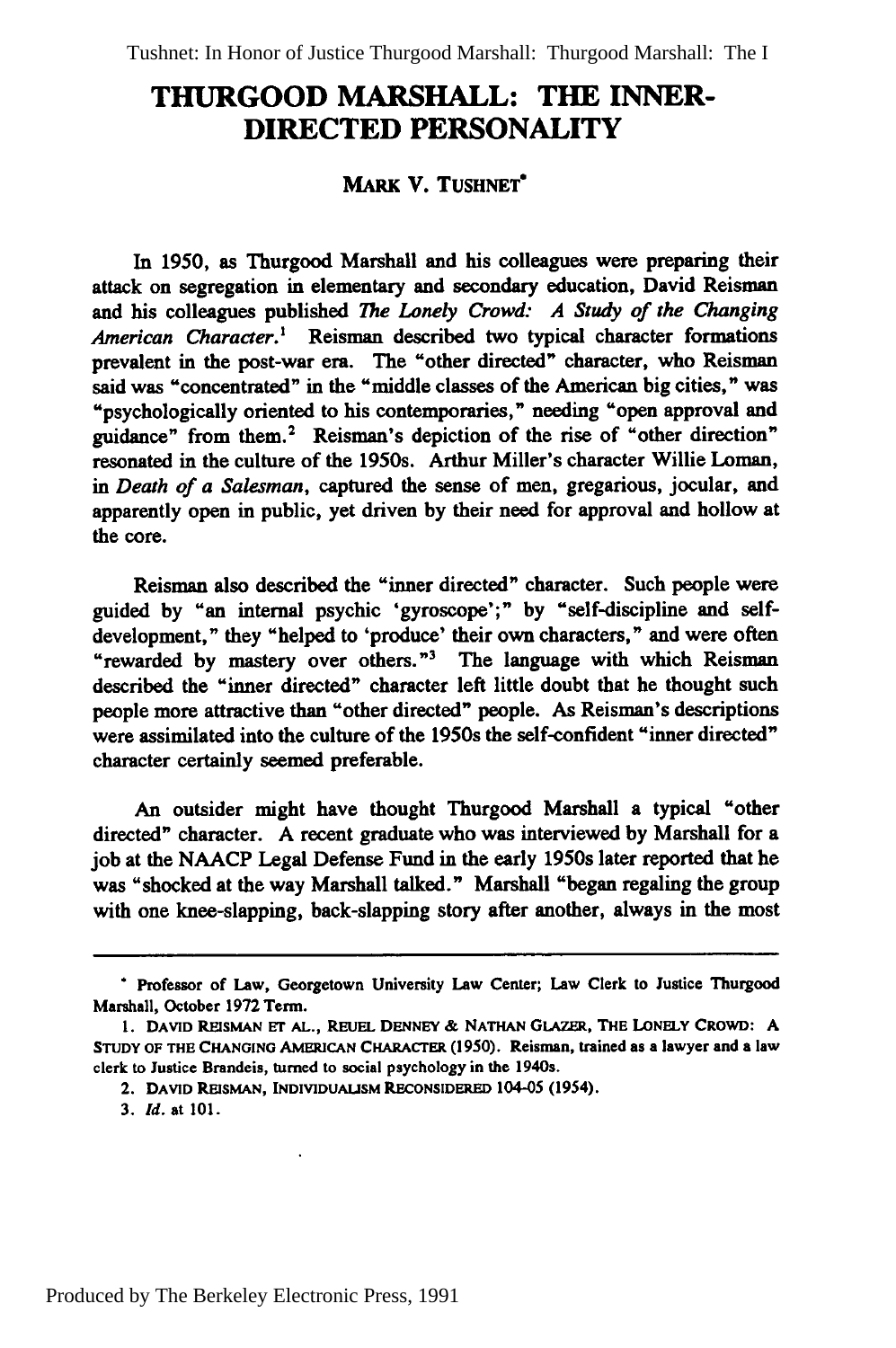#### *VALPARAISO UNIVERSITY LAW REVIEW* [Vol. **26**

loathsome language."<sup>4</sup> As a lawyer for the NAACP Marshall spent much of his time travelling in the South, and his memoranda to his colleagues in the New York office reveal the way in which he worked hard and played hard. In early 1943, for example, he described a day full of meetings with African-American teachers and their friends, who were attempting to force the state to pay African-American teachers at the same rate that white teachers were paid. The day ended, Marshall wrote, with a "very important meeting at one of the bars in town for the purpose of forgetting about the other meetings **--** this meeting was a great success."<sup>5</sup>

Even after he became a judge, Marshall seemed to some of his colleagues too "other directed." Henry Friendly, for example, was disturbed **by** Marshall's jocularity, the way he seemed to deal with cases **by** telling a story about something that Marshall thought related, and his seeming efforts to demonstrate that he was on first-name terms with all the Justices of the Supreme Court.6 Justice William **0.** Douglas, writing a memorandum to his files shortly after Marshall was appointed to the Supreme Court, called Marshall "a fine individual, but extremely opinionated and not very well trained in the law. His [statement to the Conference] was rather on the side of wasting a lot of time and in a lot of idle talk and irrelevant conversation. $<sup>n7</sup>$ </sup>

These evaluations of Marshall were, to be charitable, simply wrong. Marshall was indeed gregarious and fun-loving, and he certainly liked to tell a .good story. He told his stories, though, for a purpose, which not all his listeners were astute enough to understand. For example, Marshall later told the lawyer who was so disturbed at his "foulness" that Marshall was testing him: Marshall knew that the lawyer was talented, but he needed to know "if you could stand working with 'niggers.'" For all the outward appearances, Marshall was the quintessential "inner directed" personality. His parents had given him the "inner gyroscope" of values that Marshall followed throughout his life. Marshall's high spirits sometimes got him into trouble in school, which his parents put up with. But, Marshall later said, the one thing his father told him about getting into fights was, "Anyone calls you nigger, you not only got my permission to fight him **-** you got my orders to fight him."" And fight them

<sup>4.</sup> Thomas Chambers, **Profile:** Leonard Schroeter, B. BULL. (Seattle-King County Bar) Nov., **1989.**

**<sup>5.</sup>** Memorandum from Thurgood Marshall to office (Jan. **18,** 1943) **(NAACP** Papers, Maunscript Division, Library of Congress).

**<sup>6.</sup>** Letters from Henry Friendly to Felix Frankfurter (Jan. **9, 1962** and Feb. 2, **1962)** (Felix Frankfurter Papers, Manuscript Division, Library of Congress).

**<sup>7.</sup>** Memorandum from William **0.** Douglas to **file** (Box 1402 **file** of **argued** cases, no. **701)** (William **0.** Douglas Papers, Manuscript Division, Library of Congress).

**<sup>8.</sup>** Chambers, supra note 4.

**<sup>9.</sup> RicHARD** KLuoss, SIMPLE JUSTICE **177 (1976).**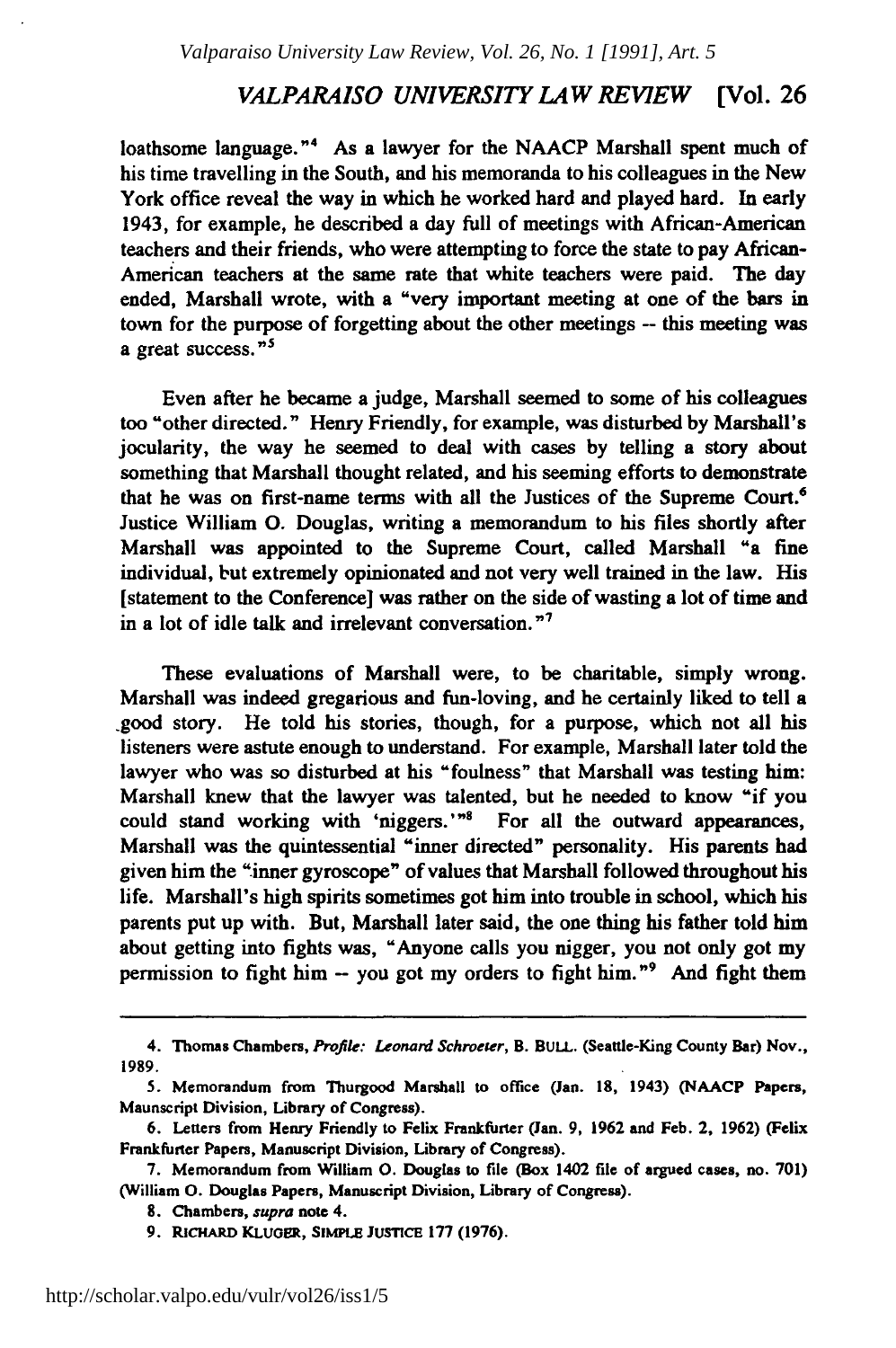Tushnet: In Honor of Justice Thurgood Marshall: Thurgood Marshall: The I

### **1991]**

#### Marshall did, throughout his life.

In many ways, indeed, once Marshall became the most important lawyer in this century, his outward behavior **-** the appearance of "other direction"  was precisely the result of his inner direction. Segregation and discrimination were wrong, Marshall believed, because they occurred when other people tried to stop him and other African-Americans from doing what they wanted to do. He simply would not fit into the molds that others tried to put around him. So, when he became a major figure in United States history, Marshall did not adopt the sober demeanor expected of such an important personage. That is what Douglas failed to understand. Similarly, Marshall delighted in discomfiting the pompous Chief Justice Warren Burger **by** greeting him with, "What's shakin', Chiefy baby?" One of Marshall's favorite stories about his presence in the Supreme Court told of some tourists who got on the Supreme Court elevator to find Marshall there. Believing that an African-American in the Supreme Court elevator *had* to be the operator, the tourists said, "First floor, please," to which Marshall said he responded, "Yowsa, yowsa."<sup>10</sup>

There is, though, another side to these stories. Marshall was demonstrating that he was his own person, no matter what others' assumptions might be about how a Supreme Court justice should behave, or what jobs an African-American could hold. But, they were of interest because they were stories about Thurgood Marshall. Another of Marshall's stories has several variants. One version deals with the Little Rock school desegregation case. According to Marshall, he and Wiley Branton, who had been the principal lawyer in Little Rock, had just returned to New York from the oral argument at the Supreme Court. They caught a taxicab at the airport. The African-American cab-driver, overhearing them talk about their work, concluded that they were lawyers and said, "Isn't it great what Dr. King did today?" Marshall asked what that was, and the driver replied, "Oh, he got the Supreme Court to let those black kids stay in Central High School." Marshall said to Branton, "Wiley, did you hear that? Did you hear what *Dr. King* did today?"<sup>11</sup>

Branton said that this story showed how Marshall responded to the "typical matter of other people getting credit for something Thurgood Marshall really did."<sup>12</sup> Yet, there is more to it. The story has an audience precisely because Marshall did get credit for what he did in making civil rights law. And, Marshall's version has an important undertone: He is a successful lawyer for civil rights, and yet his success was qualified. Marshall was never bothered **by**

**<sup>10.</sup> BOB** WooDwARD **& SCOTr ARMSTRONG,** THE **BRETHREN 59 (1979).**

*<sup>1</sup>I. Thurgood Marshall the Man,* (WUSA-television broadcast, Dec. **13, 1987)** (transcript on **file** with author).

<sup>12.</sup> *Id.*